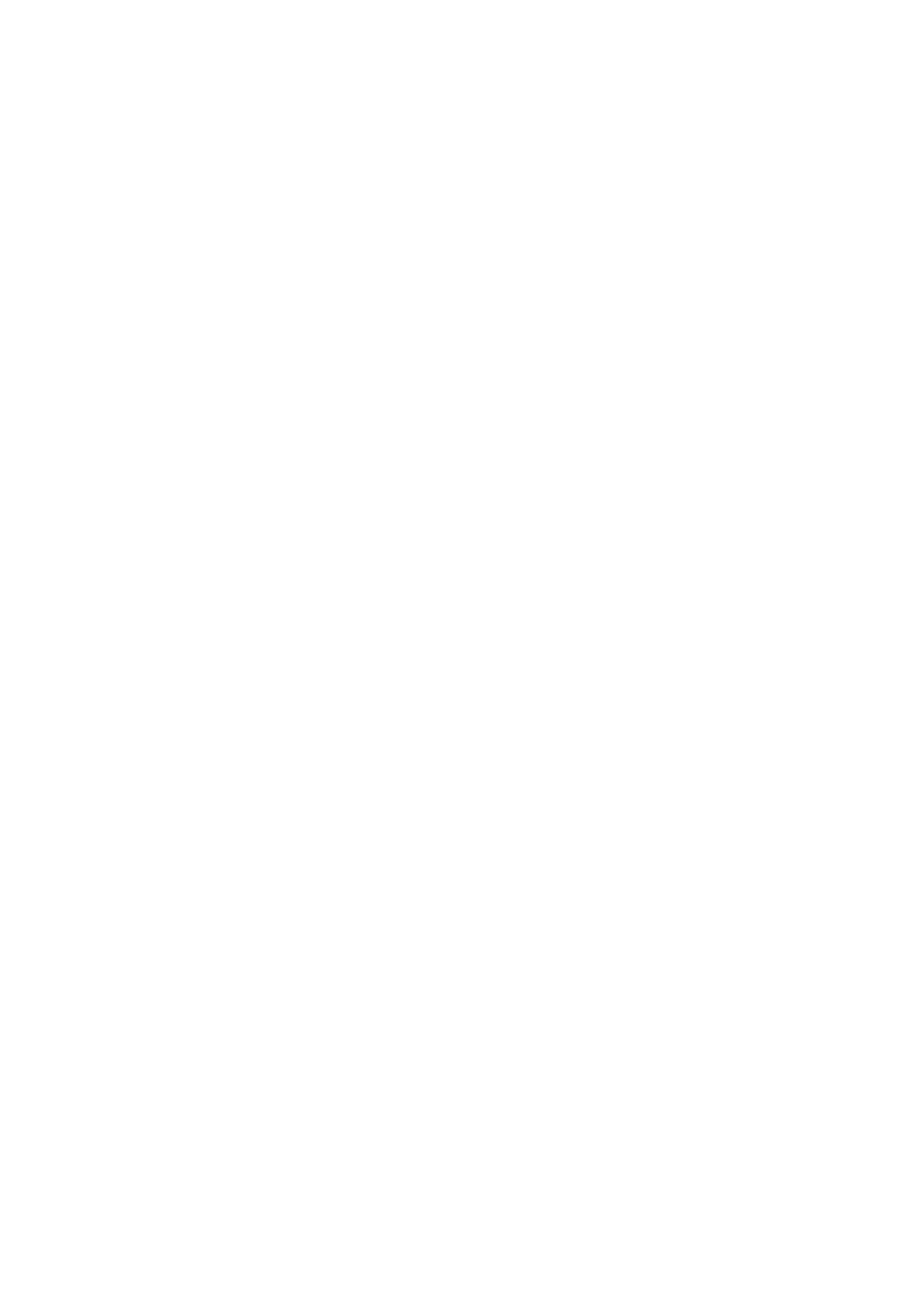INDITEX

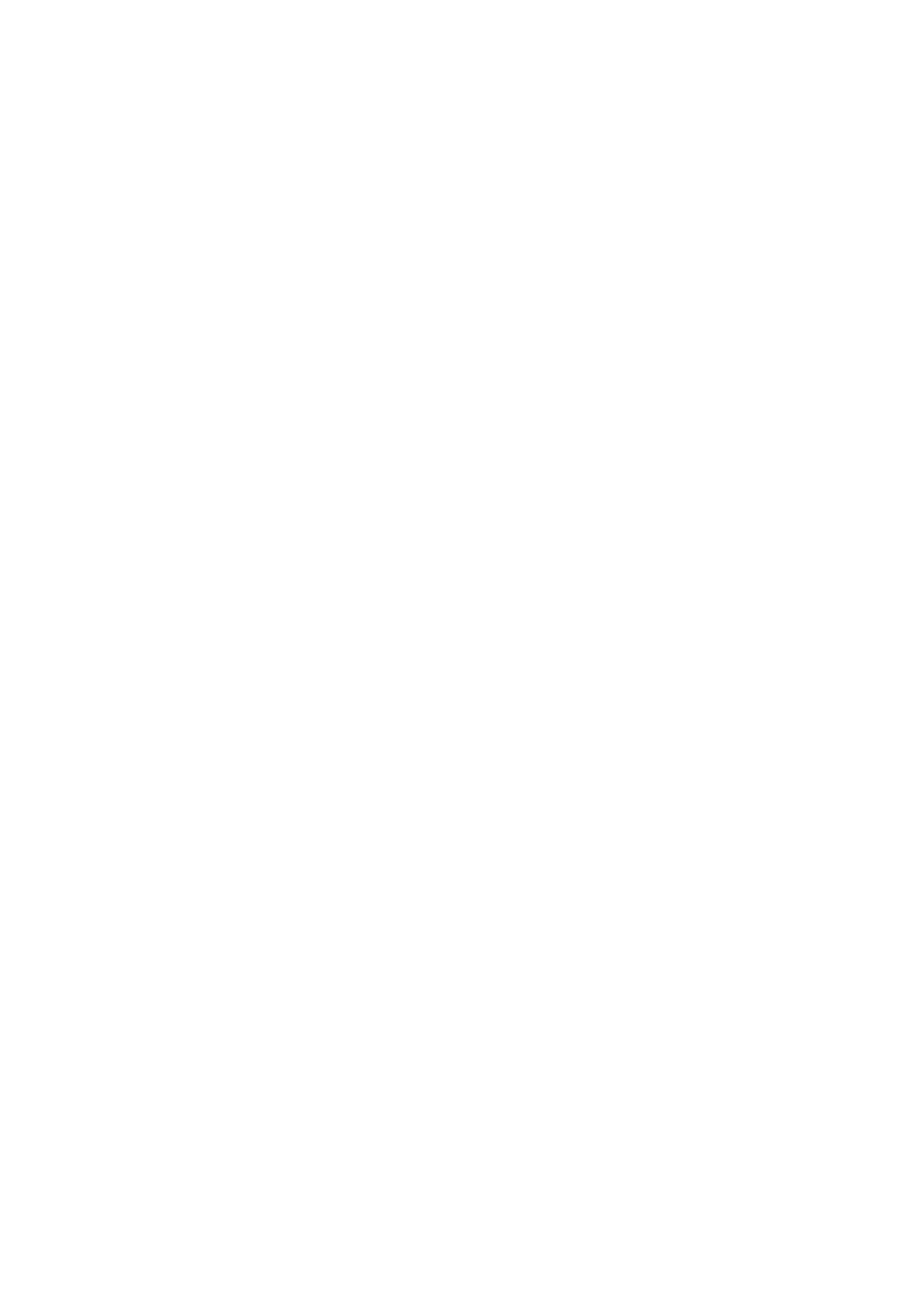<span id="page-4-0"></span>



safe to wear® for children's footwear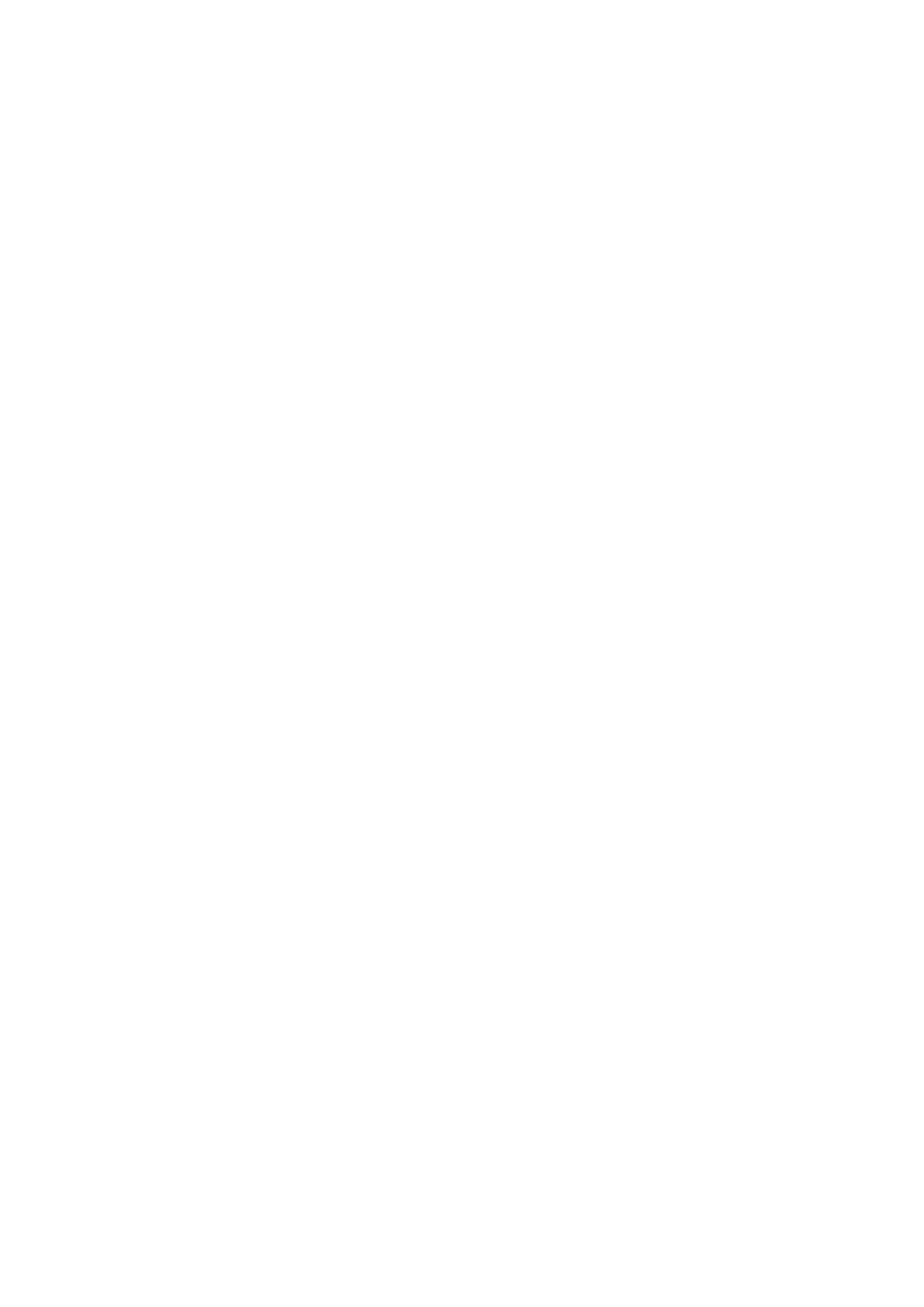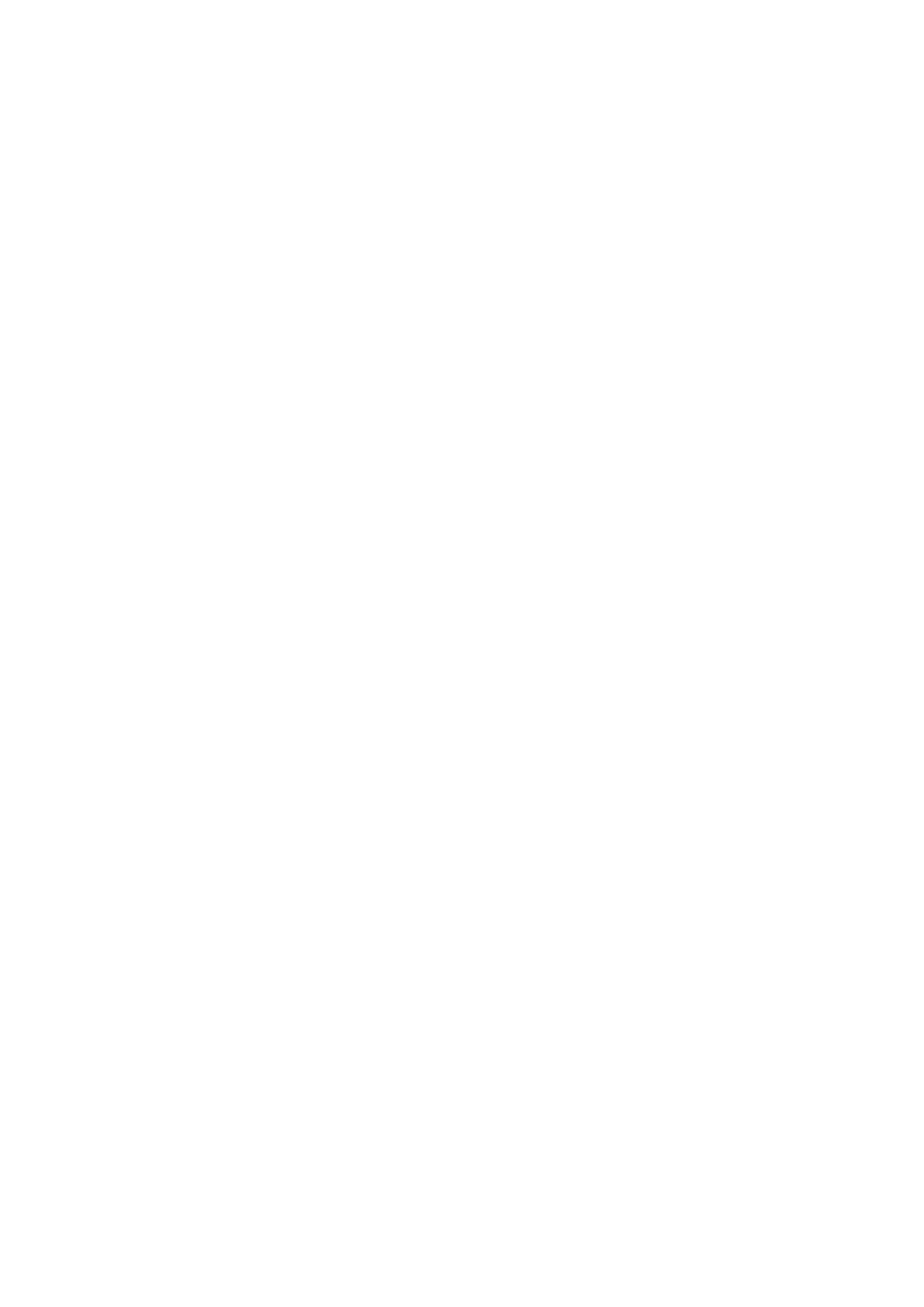# <span id="page-8-1"></span><span id="page-8-0"></span>I. DEFINITION OF safe to wear for children's footwear

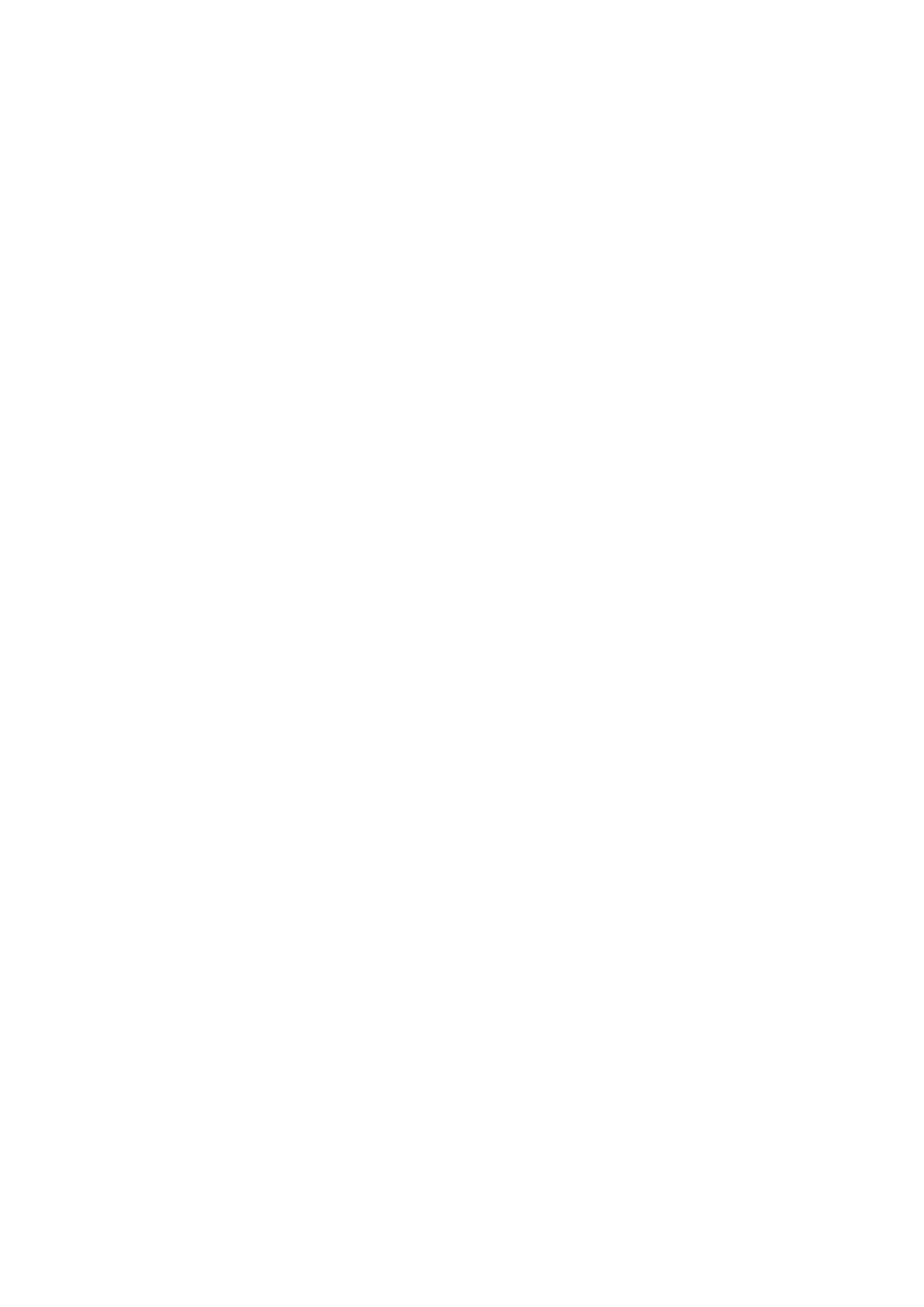

# I. DEFINITION OF safe to wear for children´s footwear

## safe to wear for children's footwear is defined as a product safety standard that:

- Has been developed by Inditex in conformity with the most stringent legislation on product safety.
- Regulates product features which if present in product could present hazards for safety such as entrapment, tripping, choking, strangulation, cuts and puncture wounds.
- Lastly, includes the General Product Safety Directive as the EU regulation of mandatory compliance for all Inditex suppliers.

safe to wear for children's footwear is of general and mandatory application for all children's footwear supplied to Inditex.

The responsibility of the manufacturers and/or suppliers for guaranteeing compliance with the products supplied to Inditex with safe to wear for children's footwear does not exempt them from complying with any other Law or Act that applies to these articles, even if it is not specifically included in this Standard.

The exclusion of other articles does not exclude the compliance with any applicable law or regulation and/or certain specific standards of Inditex group for such articles. For more information and for the resolution of doubts, refer to the purchaser of reference and/or to the Sustainability Department of Inditex through stw\_footwear@inditex.com.

The Supplier is responsible for the compliance of the products supplied to Inditex with safe to wear for children's footwear.

Lastly, and regardless of the commitment accepted by the Supplier to control the parameters regulated in this Standard , Inditex will verify its correct implementation at any phase of the manufacturing process of those products that are manufactured, commercialized and/or distributed by it, by carrying out "Routine" and "Random Sample" analysis on determined "Models/Quality" at any point of their "Production Cycle".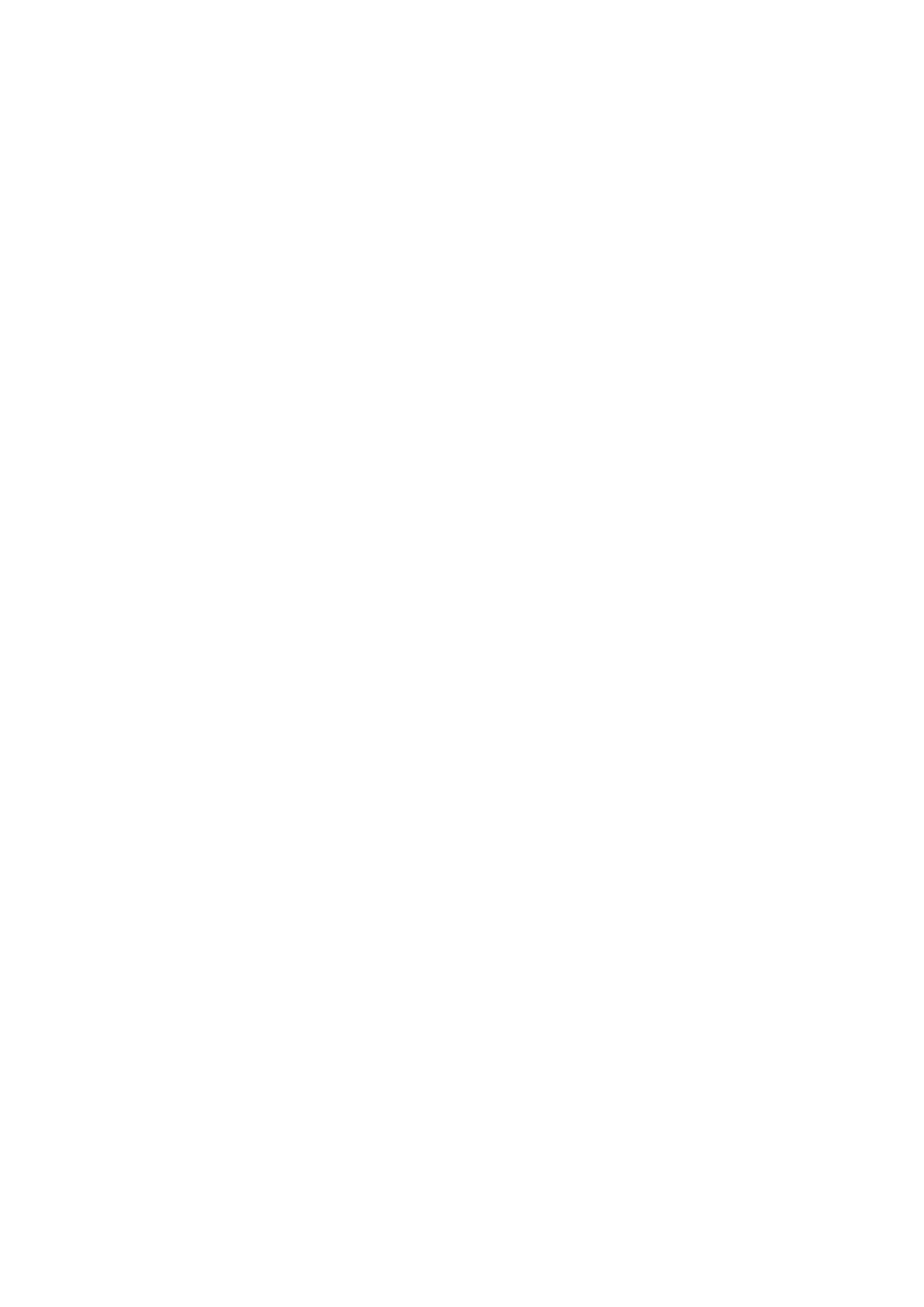# <span id="page-12-1"></span><span id="page-12-0"></span>II. REFERENCE MANUAL

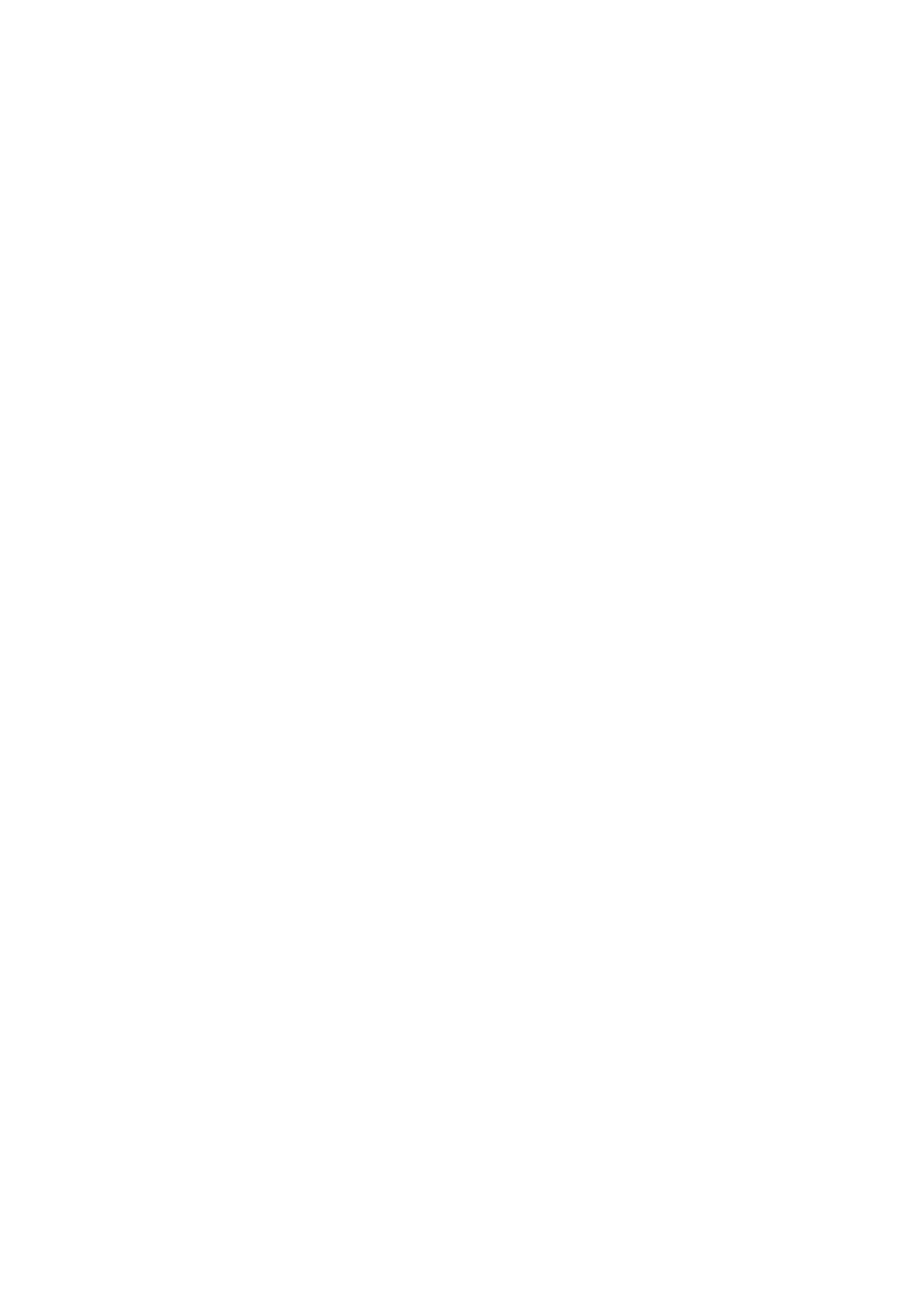

# <span id="page-14-0"></span>II. REFERENCE MANUAL

### A.MECHANICAL SAFETY: CORDS, LACES, DRAWSTRINGS, STRAPS AND LOOPS

### 1.What are they?

Features of the design of footwear to effect closure, to secure the footwear to the foot or provide a grippable element. Such features include shoe laces, drawstrings, ties, adjusting tabs, straps and thongs, loops, grip tabs/loops and decorative cords. These features may also be present for decorative purposes only.

#### 2.Where is the risk?

Shoe laces, drawstrings and loops may be found in all footwear intended to be worn by children from birth up to 7 years of age and may present entrapment, tripping or similar hazards.

Footwear should be risk assessed and specific limitations on size, length and position on certain footwear applied to mitigate the risk.

Cords, drawstrings and loops may be found on shoe bags sold together with the footwear and present a strangulation hazard for children if mis-used.

#### 3.How are they regulated?

- EU Directive 2001/95/EC of the European parliament and of the council of 3 December 2001 on general product safety - General Product Safety Directive
	- UNE 59300:2017 Footwear. Safety requirements for infants' and children's footwear. Physical and mechanical properties. Specification and test methods.

#### 4.How are they analysed?

It is analysed by visual inspection and testing against criteria specified in:

• UNE 59300:2017 Footwear. Safety requirements for infants' and children's footwear. Physical and mechanical properties. Specification and test methods

and/or by

• GPSD Risk assessment.

For more detailed information please see Annex I: Guide to Footwear Safety.

#### 5.What are the acceptable limits?

Footwear features such as shoe laces, drawstrings, cords, loops, ties, adjusting tabs etc (both functional and decorative) are limited in length (and certain aspects are not permitted) depending on the age of the wearer: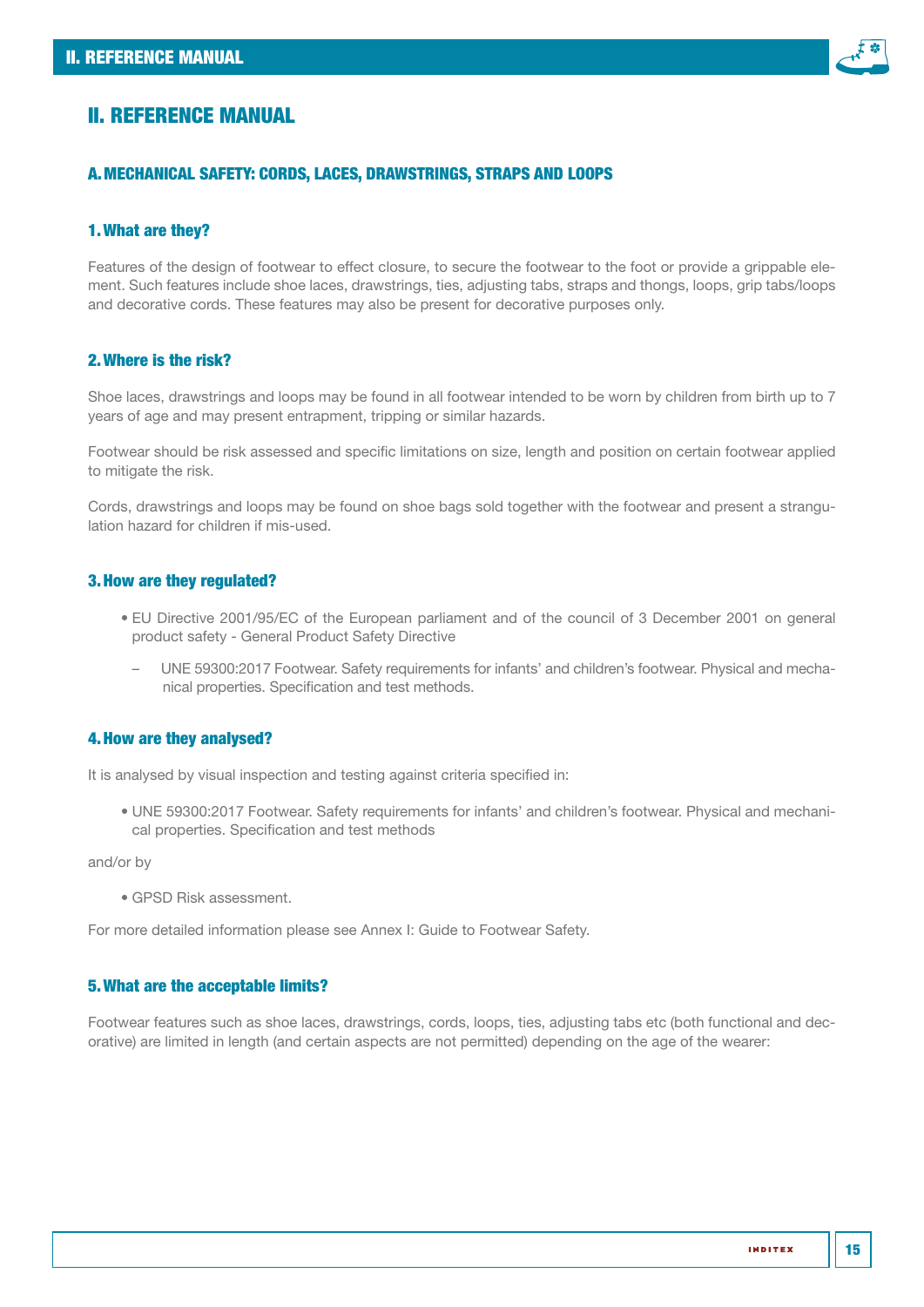F

| All footwear intended for children up to age 7 years (up to size 34)                                                                                                                                                                                                |                                                                                                                                                                                                                                        |  |
|---------------------------------------------------------------------------------------------------------------------------------------------------------------------------------------------------------------------------------------------------------------------|----------------------------------------------------------------------------------------------------------------------------------------------------------------------------------------------------------------------------------------|--|
| Functional cords with free ends.<br>such as shoe laces and drawstrings.                                                                                                                                                                                             | Three-dimensional embellishments or knots (including toggle clamps) are not permitted.<br>Ends must be protected to avoid fraying (for example, by heat sealing, stitches or aglet).                                                   |  |
| cords<br>Functional<br>with<br>free<br>ends, such as shoe laces and<br>drawstrings, except where the<br>closure is not made on the<br>footwear (for example, footwear<br>like romans and espadrilles where<br>the length limitation would impair<br>functionality). | The length of the free end must not be greater than:<br>- 270 mm for footwear up to size 18<br>- 300 mm for shoes from size 19 to size 24<br>- 320 mm for shoes from size 25 to size 34<br>See Annex I Guide for how to measure        |  |
| Cords without free ends, typically<br>secured by toggle clamps.                                                                                                                                                                                                     | No protruding loop when open to its largest,<br>Loop not to measure more than 150 mm when fully closed,<br>Loop must not hang below the sole / touch the ground in wear.                                                               |  |
| Decorative cords and accessories<br>with free ends or forming loops.                                                                                                                                                                                                | Free end / perimeter of loop must not measure more than 75 mm and must not hang<br>below the sole / touch the ground in wear.                                                                                                          |  |
| Loops (including grip tabs) at the<br>back of footwear.                                                                                                                                                                                                             | Must be completely flat to the footwear or have a perimeter less than 50 mm (so that<br>there is no risk of entrapment).<br>Must not hang below the sole / touch the ground in wear.                                                   |  |
| Functional and decorative pullers<br>on zip fasteners (functional and<br>decorative).                                                                                                                                                                               | Not measure more than 75 mm and not hang below the sole/ touch the ground in wear.                                                                                                                                                     |  |
| Adjusting tabs, sandal straps (with<br>or without buckles) and similar<br>closing device.                                                                                                                                                                           | Free end not to measure more than 75 mm when footwear is fully closed.<br>Must not reach the ground in wear.                                                                                                                           |  |
| Bags used to contain shoes<br>included as a set.                                                                                                                                                                                                                    | Bags must be made of an air permeable material or have perforations.<br>If the opening perimeter is greater than 380 mm the bag must not have a drawstring<br>or cord closure system.<br>Alternative closures should be risk assessed. |  |

# 6.How can it be avoided?

By producing footwear designs that comply with UNE 59300 and controlling production variation, such that critical parameters are not exceeded.

For a more detailed information please see Annex I: Guide to Footwear Safety.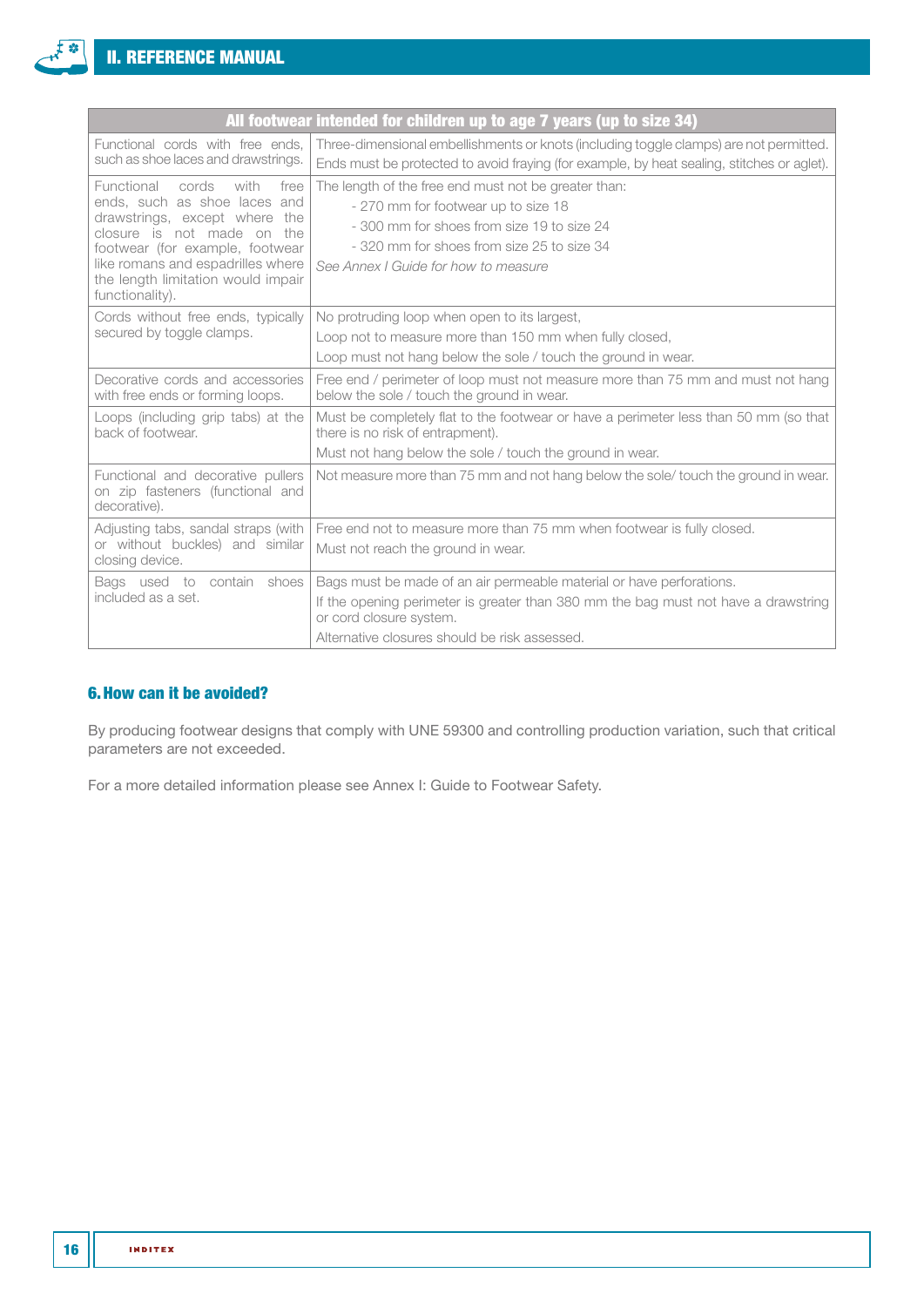

#### <span id="page-16-0"></span>B.MECHANICAL SAFETY: COMPONENTS, MATERIALS & CONSTRUCTION

# 1.What is it?

Features and components of footwear. Such features include small parts, parts that are subject to be release if their security of attachment is inadequate, and other components like buttons, press fasteners, rivets, sequins, etc., which may have sharp edges and points, and sewing thread ends and other manufacturing remnants.

Foreign objects, that is, items that should not be present in the footwear that may present a hazard such as needles, pins, loose components, etc.

# 2.Where is the risk?

These features are found in all footwear for functional purposes or for decoration. Foreign objects can be present as a result of manufacturing processes or contamination.

In footwear intended to be worn by babies or children under 36 months they present a hazard of choking, aspiration or ingestion, cuts and piercing, etc. Certain aspects are also of concern for footwear intended to be worn by children up to 14 years of age. Requirements vary according to the age of the wearer.

Consideration of these hazards should also be applied to adult footwear, but the strict requirements are not directly applied as adults are considered to be able to recognise the risk or are less likely to be harmed.

#### 3.How are they regulated?

- EU Directive 2001/95/EC of the European parliament and of the council of 3 December 2001 on general product safety - General Product Safety Directive
	- UNE 59300:2017 Footwear. Safety requirements for infants' and children's footwear. Physical and mechanical properties. Specification and test methods
- GB 30585:2014 Safety Technical Specifications for Children's Footwear
- GB 20536:2010 Children's canvas rubber footwear
- United States of America CPSA: 16 CFR II Consumer Products Safety Improvement Act 2008. CHAPTER II Consumer Product Safety Commission
- 16 CFR II, Subchapter C, Part 1500 Hazardous Substances and Articles; Administration and Enforcement **Requlations**

#### 4.How are they analysed?

It is analysed by visual inspection and testing against criteria specified in:

- UNE 59300:2017 Footwear. Safety requirements for infants' and children's footwear. Physical and mechanical properties. Specification and test methods
- 16 CFR 1500, 16 CFR 1501

and/or by

• GPSD Risk assessment.

For a more detailed information please see Annex I: Guide to Footwear Safety.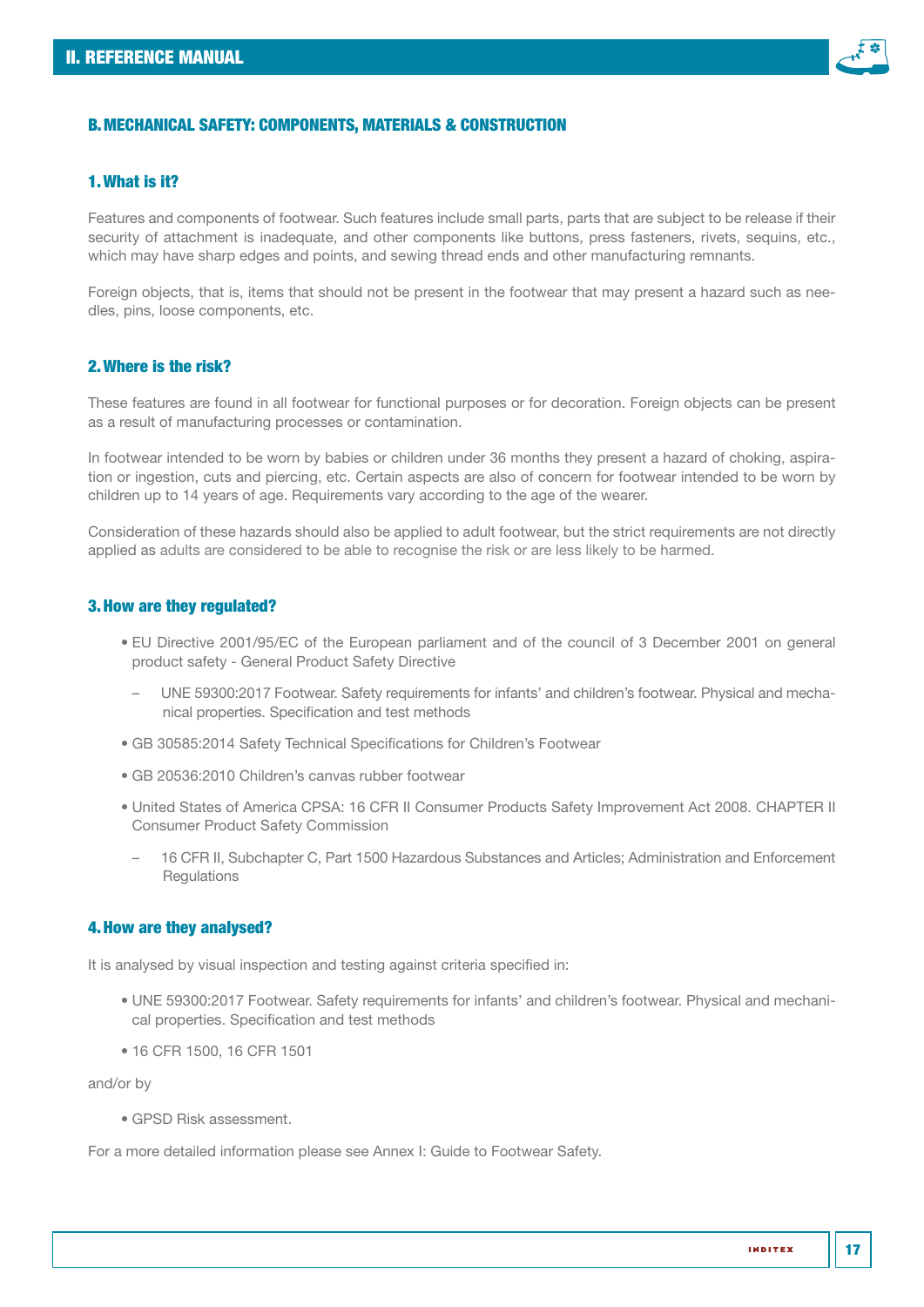

# 5.What are the acceptable limits?

Requirements and testing vary depending on the type of footwear and the age of the wearer.

# *Removable Parts*

Small parts test:

| <b>Scope</b>       | Footwear for babies and infants up to 36 months                                                                                                                 |
|--------------------|-----------------------------------------------------------------------------------------------------------------------------------------------------------------|
| Application        | Removable parts are any component or accessory which is intended to be capable of being separated<br>from the footwear. Examples include stickers, badges, etc. |
| Age of wearer      | Up to age 36 months                                                                                                                                             |
| Standard(s)        | UNE 59300, CFR 1500                                                                                                                                             |
| <b>Test Method</b> | UNE 59300 Small Parts Test / CFR 1501                                                                                                                           |
| Requirement        | Removable parts must not be small parts - Items must not fit entirely within the test cylinder.                                                                 |

# Durability of removable rigid parts:

| <b>Scope</b>       | Footwear for babies and infants up to 36 months                                                                                                                       |
|--------------------|-----------------------------------------------------------------------------------------------------------------------------------------------------------------------|
| <b>Application</b> | Removable rigid parts are any component or accessory which is intended to be capable of being<br>separated from the footwear. Examples include stickers, badges, etc. |
| Age of wearer      | Up to age 36 months                                                                                                                                                   |
| Standard(s)        | UNE 59300, 16 CFR 1500                                                                                                                                                |
| <b>Test Method</b> | UNE 59300 Torque Test & UNE 59300 Traction Test & UNE 59300 Small Parts Test & UNE 59300 Sharp<br>points test & UNE 59300 Sharp Edges Test                            |
| Requirement        | When subjected to torque and traction testing removable parts must not produce parts that are small<br>parts, have sharp points or sharp edges.                       |

# *Attached Components - grippable*

Resistance to pulling:

| <b>Scope</b>        | Footwear for babies and infants up to 36 months                                                                                                                                                                                                                                                                                         |
|---------------------|-----------------------------------------------------------------------------------------------------------------------------------------------------------------------------------------------------------------------------------------------------------------------------------------------------------------------------------------|
| Application         | To any component that is attached, not intended to be removable, and would if detached constitute a small<br>part (Small Parts Test): examples include sewn buttons, snap fasteners (rivets, eyelets, etc.), "nail" snaps,<br>buckles, hooks, plastic items (aglets, injected closures, heat-sealed plastics), zippers, ornaments, etc. |
| Age of wearer       | Up to age 36 months                                                                                                                                                                                                                                                                                                                     |
| Standard(s)         | UNE 59300, 16 CFR 1500, GB 30585                                                                                                                                                                                                                                                                                                        |
| <b>Test Methods</b> | UNE 59300, 16 CFR 1500                                                                                                                                                                                                                                                                                                                  |
| <b>Requirement</b>  | Minimum removal force 70 N                                                                                                                                                                                                                                                                                                              |

Resistance to twisting (torque):

| Scope               | Footwear for babies and infants up to 36 months                                                                                                                                                                                                                                                                                         |
|---------------------|-----------------------------------------------------------------------------------------------------------------------------------------------------------------------------------------------------------------------------------------------------------------------------------------------------------------------------------------|
| Application         | To any component that is attached, not intended to be removable, and would if detached constitute a small<br>part (Small Parts Test): examples include sewn buttons, snap fasteners (rivets, eyelets, etc.), "nail" snaps,<br>buckles, hooks, plastic items (aglets, injected closures, heat-sealed plastics), zippers, ornaments, etc. |
| Age of wearer       | Up to age 36 months                                                                                                                                                                                                                                                                                                                     |
| Standard(s)         | 16 CFR 1500                                                                                                                                                                                                                                                                                                                             |
| <b>Test Methods</b> | 16 CFR 1500                                                                                                                                                                                                                                                                                                                             |
| <b>Requirement</b>  | $0.34$ Nm                                                                                                                                                                                                                                                                                                                               |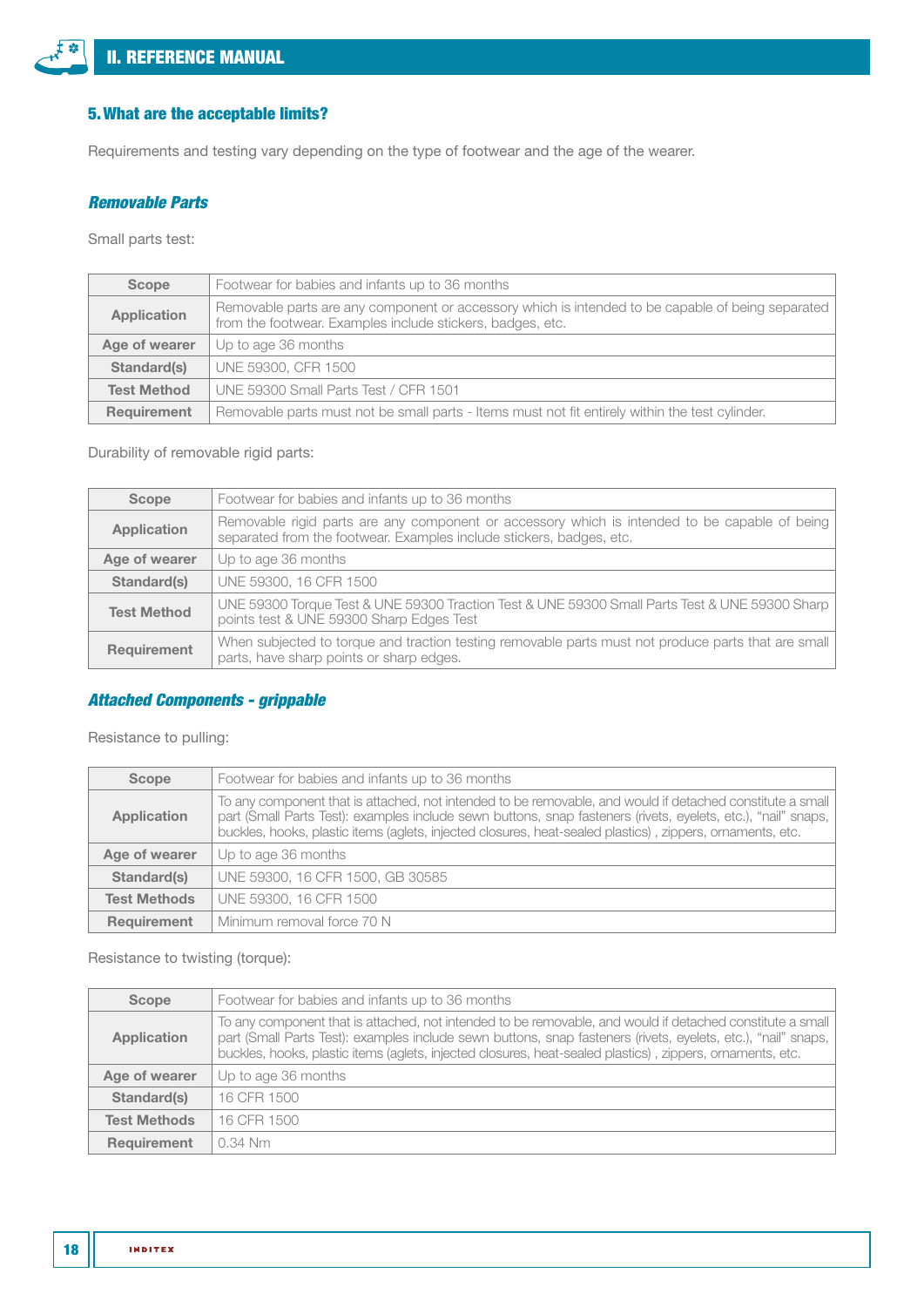

#### *Attached components - non-grippable*

Non-grippable components that would constitute a small part if detached (eg rhinestones, beads, glitter, etc.), are not permitted on footwear for children up to age 36 months.

### *Sharp Points*

| Scope              | Footwear for children up to 14 years                                                                                                                                                                                           |
|--------------------|--------------------------------------------------------------------------------------------------------------------------------------------------------------------------------------------------------------------------------|
| Application        | To any component, part or garment assembly. Examples include: labels, buttons, press fasteners<br>(studs, snaps and rivets, among others), clasps with catches, Buckles, Hooks, Zipper parts, and other<br>general adornments. |
| Age of wearer      | Up to age 14 years                                                                                                                                                                                                             |
| Standard(s)        | UNE 59300, 16 CFR 1500                                                                                                                                                                                                         |
| <b>Test Method</b> | UNE 59300 Sharp points test, 16 CFR 1500.48                                                                                                                                                                                    |
| <b>Requirement</b> | Maximum penetration, 0.5 mm under test.                                                                                                                                                                                        |

USA: For children aged from 3 to 7 years old, pulling strength shall be performed with a minimum requirement of 66.8 N and torque test with a minimum requirement of 0.45 Nm. After this use and abuse test, component tested shall be evaluated according to sharp points *and sharp edges requirements.*

# *Sharp edges*

| Scope              | Footwear for children up to 14 years                                                                                                                                                                                                      |
|--------------------|-------------------------------------------------------------------------------------------------------------------------------------------------------------------------------------------------------------------------------------------|
| <b>Application</b> | To any accessible component, part or garment assembly. examples include: labels, buttons, press<br>fasteners (studs, snaps and rivets, among others), Clasps with catches, Buckles, Hooks, Zipper parts,<br>and other general adornments. |
| Age of wearer      | Up to age 14 years                                                                                                                                                                                                                        |
| Standard(s)        | UNE 59300, 16 CFR 1500                                                                                                                                                                                                                    |
| <b>Test Method</b> | UNE 59300 Sharp Edges Test / 16 CFR 1500.49                                                                                                                                                                                               |
| Requirement        | Maximum length of cut, 50%.                                                                                                                                                                                                               |

*USA: For children aged from 3 to 7 years old, pulling strength shall be performed with a minimum requirement of 66.8 N and torque test with a minimum requirement of 0.45 Nm. After this use and abuse test, component tested shall be evaluated according to sharp points and sharp edges requirements.*

# *Nail points*

| <b>Scope</b>       | Footwear for children up to 14 years                                  |
|--------------------|-----------------------------------------------------------------------|
| Application        | To any footwear designed with nails as fixation point (if applicable) |
| Age of wearer      | Up to age 14 years                                                    |
| Standard(s)        | GB 30585                                                              |
| <b>Test Method</b> | Visual inspection                                                     |
| <b>Requirement</b> | No visible or protruding internal or external nail points.            |

# *Foreign objects*

| <b>Scope</b>       | Footwear for children up to 14 years                                                        |
|--------------------|---------------------------------------------------------------------------------------------|
| Application        | To foreign objects that should not be present such as needles, pins, loose components, etc. |
| Age of wearer      | Up to age 14 years                                                                          |
| <b>Standard(s)</b> | UNE 40902, CFR 1500, GB 30585                                                               |
| <b>Test Method</b> | Visual inspection                                                                           |
| <b>Requirement</b> | None to be present.                                                                         |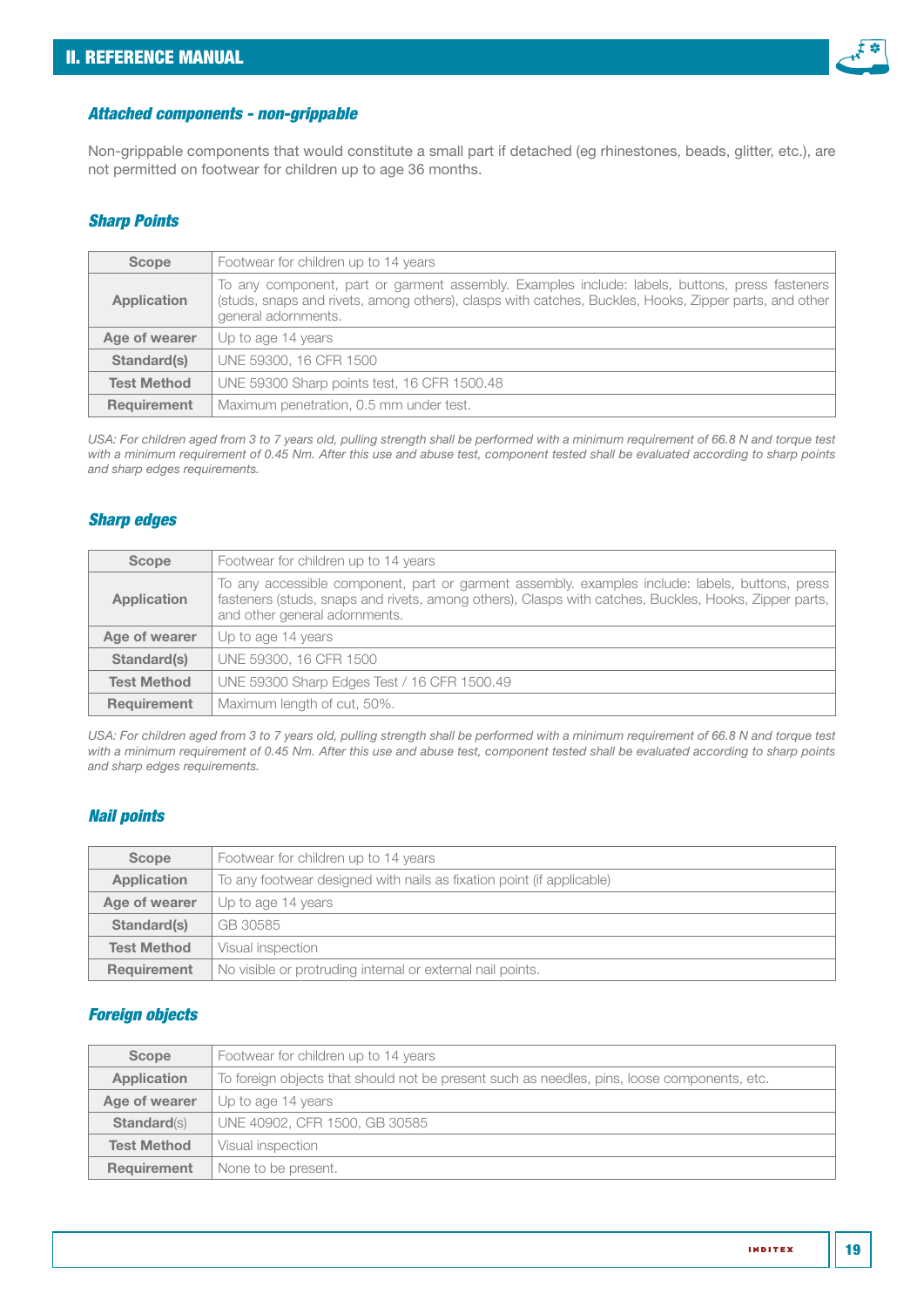

Foreign objects (or any broken part of them) are defined as any item that should not be present or is not intended to be part of the product and that may be a hazard; examples include needles, pins or loose components.

# 6.How can it be avoided?

By producing footwear designs and controlling production variation, such that critical parameters are not exceeded.

For a more detailed information please see Annex I: Guide to Footwear Safety.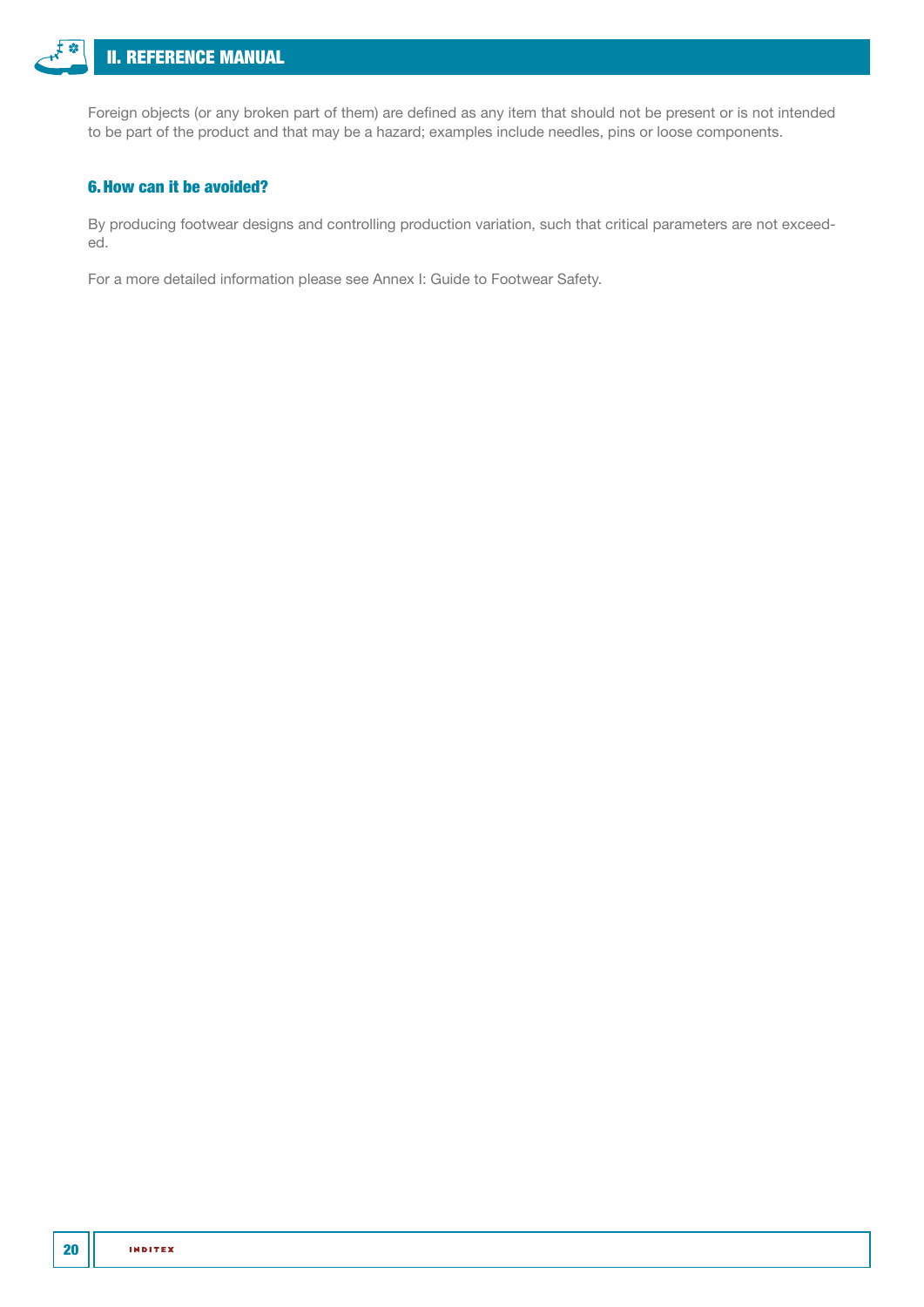# <span id="page-20-1"></span><span id="page-20-0"></span>III. EU REGULATION OF MANDATORY COMPLIANCE

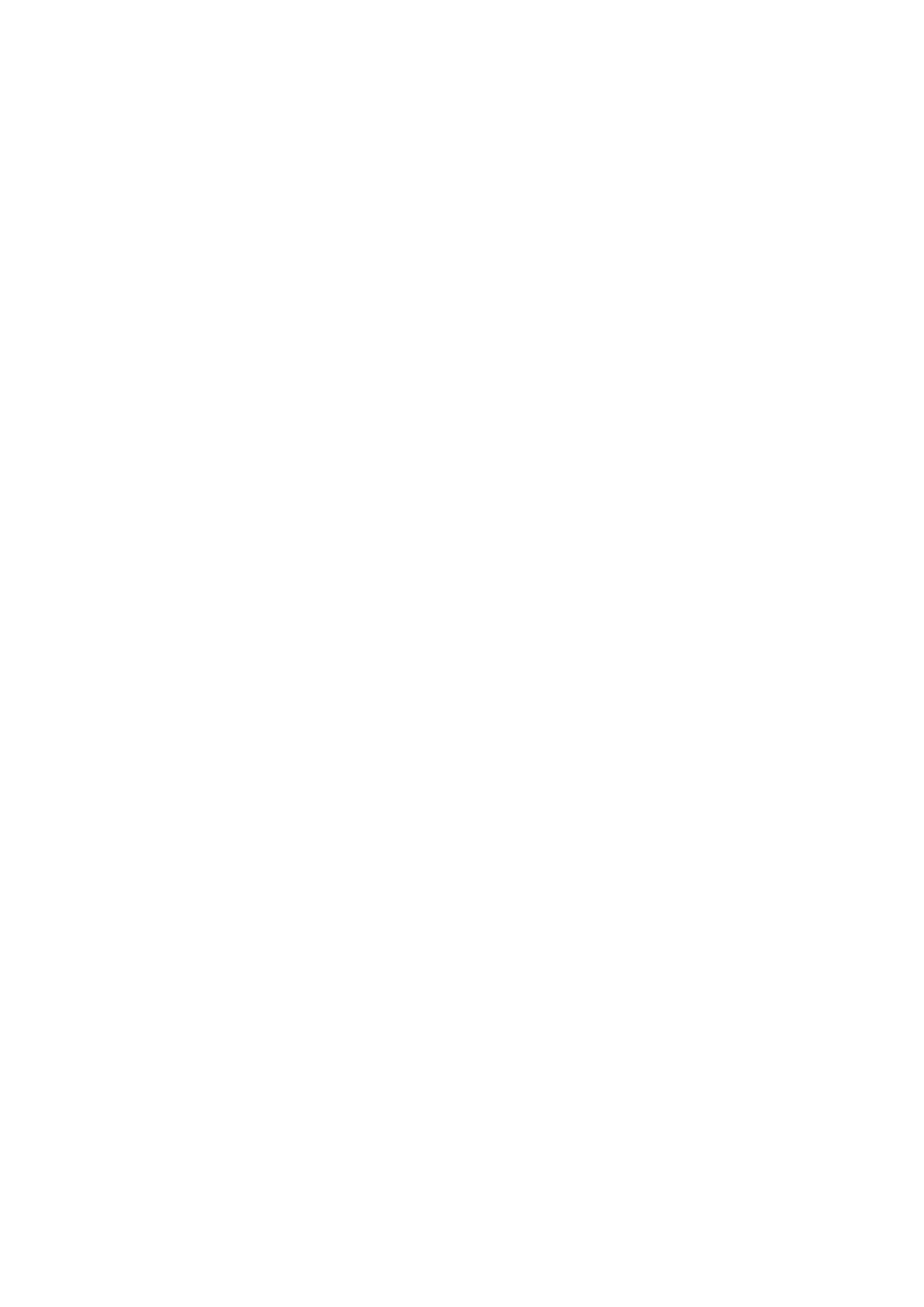

# <span id="page-22-0"></span>III. EU REGULATION OF MANDATORY COMPLIANCE

### GENERAL PRODUCT SAFETY DIRECTIVE

# 1.What is it?

EU Directive 2001/95/EC of the European parliament and of the council of 3 December 2001 on general product safety - General Product Safety Directive.

#### 2.Is it of mandatory compliance?

The GPSD is mandatory for all suppliers that manufacture, distribute and/or supply product imported into European Union member States, and requires all products to be safe or pose only the minimum of risk in normal use and foreseeable use for the lifetime of the product.

The GPSD does not replace product specific regulations, but it does apply where it goes further than the existing regulations in terms of the specific aspects of safety covered.

Specific requirements for safety or "acceptable risk" are not defined; this is the responsibility of the manufacturer, retailer, importer etc. to decide, but a product is presumed to conform to the general safety requirement if it is in compliance with the appropriate European and national legislation or standards and where no specific European and national legislation or standards exist product safety should be assured by Risk Assessment.

The GPSD also places a requirement on Producers and Distributors, when they become aware a product is incompatible with the general safety requirement, to notify an enforcement authority in writing of the fact and to take action to prevent risk to the consumer. Within the limits of his activities, a person who is a producer or a distributor shall co-operate with an enforcement authority (at the enforcement authority's request) in action taken to avoid the risks posed by a product which he supplies or has supplied.

Suppliers are required to inform the Sustainability Department of Inditex immediately if for any reason they become aware that a product supplied by them may be unsafe. Such reasons may include (but are not limited to):

- any factory control processes are found to have failed
- similar product is subject to safety concerns
- any product made in their factory is involved in a safety incident.

Suppliers are also required to co-operate with Inditex in the provision of all necessary information in the event of a safety concern arising from any of the products they have supplied.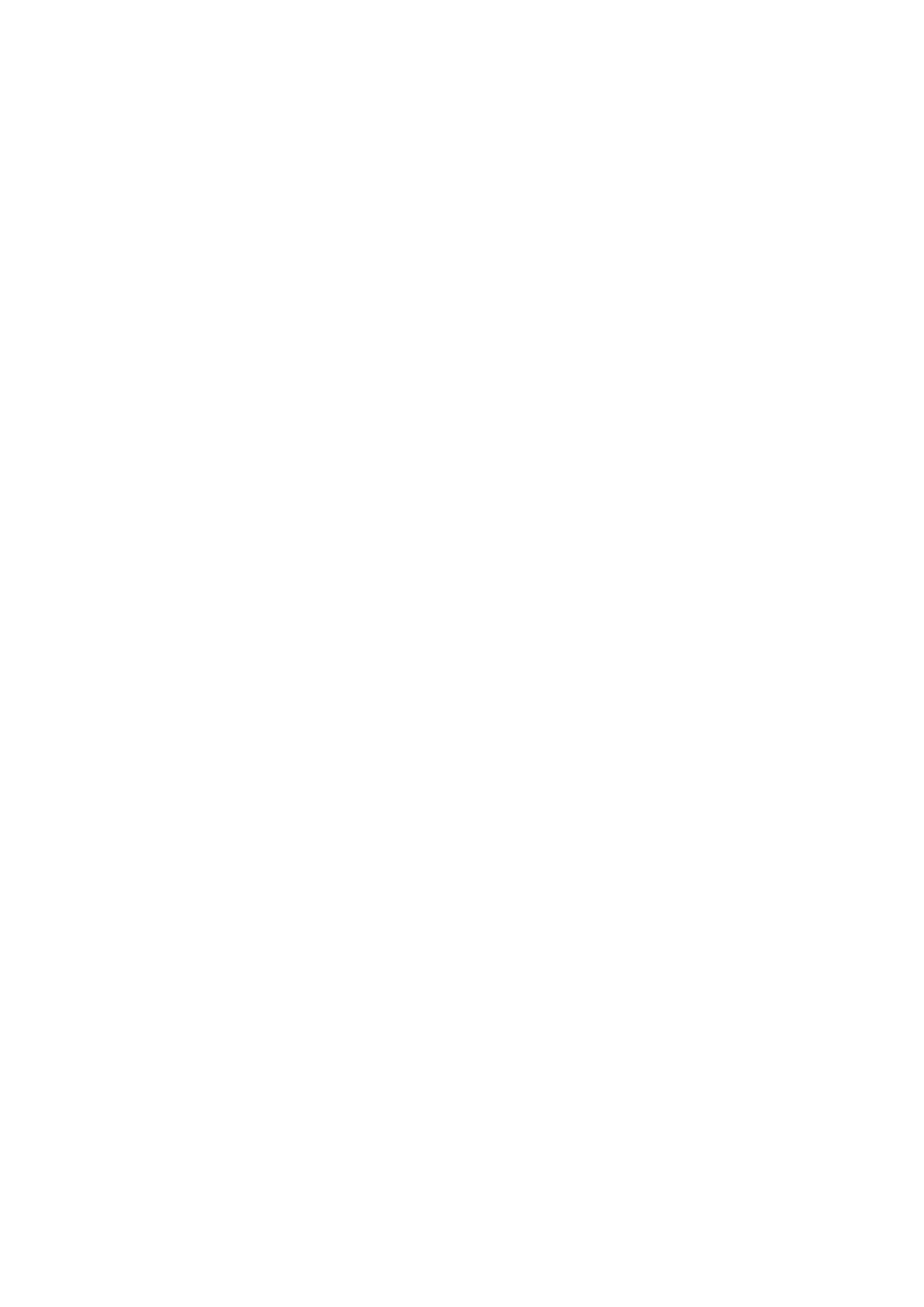# <span id="page-24-1"></span><span id="page-24-0"></span>IV. ANNEX

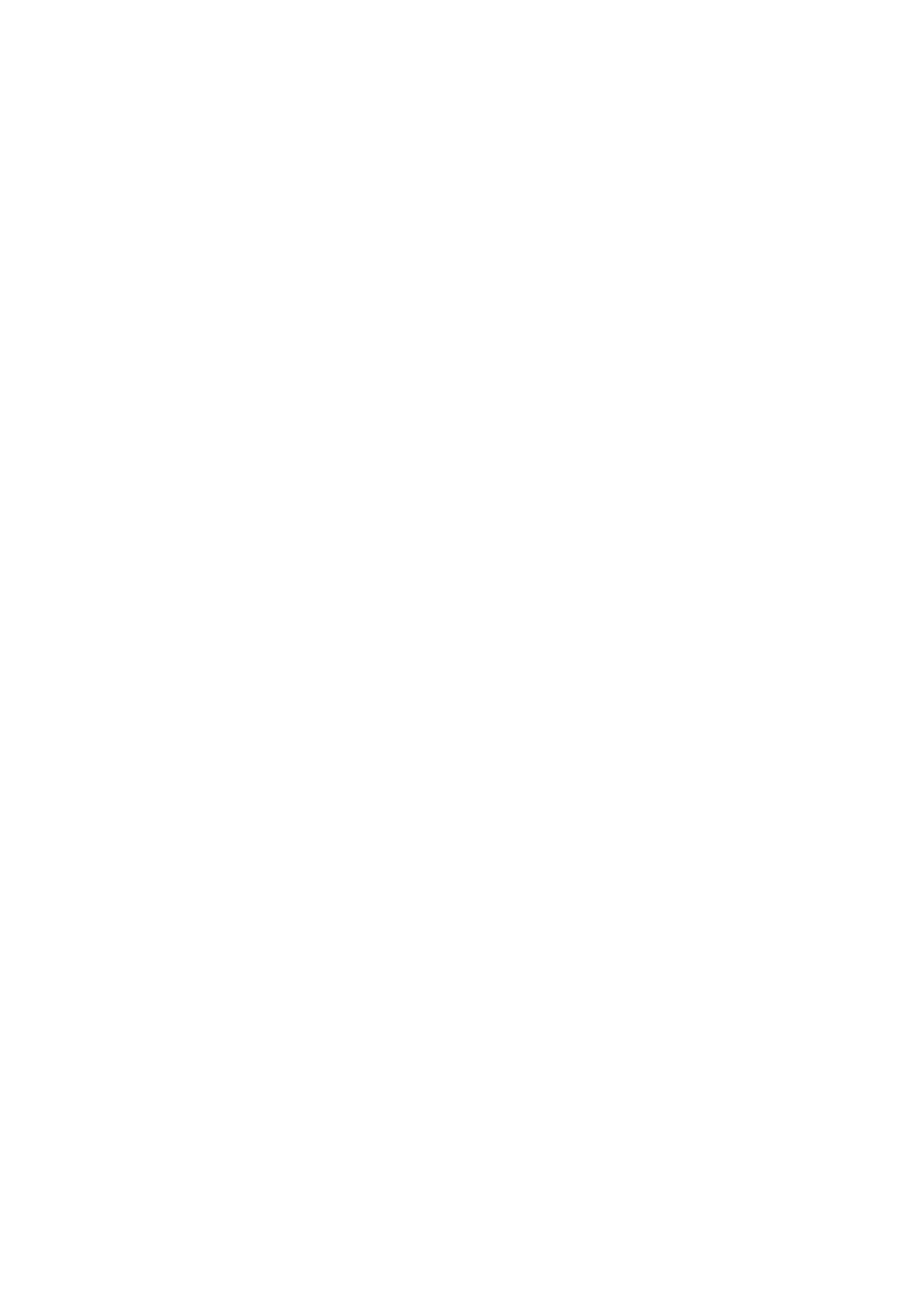

# <span id="page-26-1"></span><span id="page-26-0"></span>ANNEX I: GUIDE TO FOOTWEAR SAFETY

# INTRODUCTION

Footwear safety for all ages of wearer is influenced by a wide number of factors:

- Cords, drawstrings, shoe laces, straps, loops and similar features on footwear present hazards of accidental entrapment, slips-trips and falls, and strangulation (through misuse). The level of risk is largely determined by the position on the footwear of these features and their length or size.
- Components and manufacturing processes present, or can introduce, hazards such as choking, aspiration or ingestion, cuts and piercing etc.
- Footwear is a functional product and where it's function is deficient or fails this presents hazards typically in the areas of slips-trips and falls.
- In addition, the fit and styling of footwear can have significant impact on the development of the foot, walking and gait and on long term foot health.

These requirements are designed to minimise these risks and are mandatory for all footwear.

The hazards presented by particular features or failures are also influenced by the behaviours of the wearer which in turn is mainly governed by their age. A feature that presents no hazard to an adult may be a significant hazard for a young child as they obviously behave differently. Specifications are therefore related to wearer's age and are applied to footwear according to the age of the wearer for which the garment is intended:

a) Babies and infants: footwear up to size 24, including those which usually fit for children up to 36 months.

b) Young Children: shoes from size 25 to size 34, both included, which are usually worn by children from 3 years to 7 years of age.

c) Older Children: shoes from size 35 or bigger, which are usually fit for 7 years up to 14 years.

The requirements of the GPSD imply that all hazards presented by a product are taken into consideration in determining if a product is safe. Should any aspect of a product appear not to be covered by the requirements then an assessment of its safety should be carried out by risk assessment. In the case of doubt Suppliers should refer to Inditex.

#### CORDS, DRAWSTRINGS, LACES, STRAPS AND LOOPS

Most of these requirements are derived from UNE 59300:2017 and apply to babies, infants and children's footwear. Many Standards and Regulations globally mirror these requirements.

Footwear features are described here using the definitions adopted in UNE 59300:2017. Any feature which is not defined but has similar characteristics to those defined should be treated as though they are the defined feature.

The limits on length are generally the maximum allowed. For functional elements, functionality can be achieved with these features substantially shorter than these maxima and the design aim, particularly in footwear for the most vulnerable, should be to minimise these lengths. Of particular concern for walking age infants and children is to avoid features being available for entrapment or hanging down to the ground and presenting a trip hazard.

#### *Measurement of cord, strap and lace length*

Measurements can vary significantly depending on how they are taken so various standards contain specific methods of measurement. Where a specific protocol is required for measurements it is described in the appropriate section.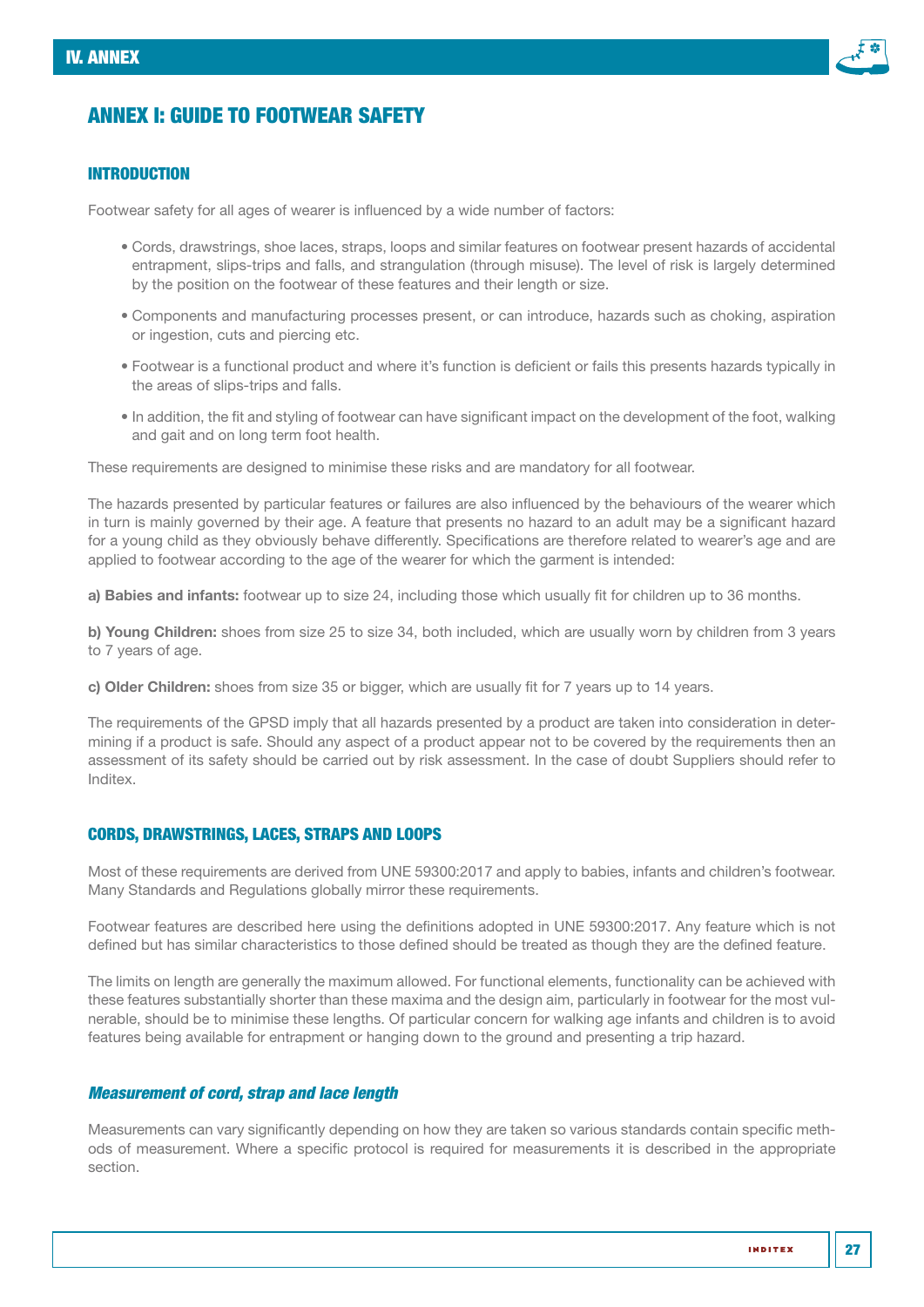

Cords and laces: General guidance is to measure the relaxed but straightened length when the footwear is closed to its smallest fitting size.

Loops: Generally, loops can be measured by taking the flat length and multiplying by two to give the circumference.



Straps: free ends of straps should be measured with the strap closed to is smallest size. For prong buckles this is usually the first hole; for touch and close straps this is the point at which the shoe is closed to its smallest.

Decorative cords: measure from the point at which the feature separates from the footwear.

#### *Shoe laces*

For guidance, it is recommended that laces for all children's footwear should have a free end length no longer than 20cm; which is considered sufficient to allow ease of tying. This length also ensures all laces remain well within the "maximum permitted length" (see below). Three dimensional embellishments or knots are not allowed anywhere on the free ends.



Ends must be treated to prevent fraying for example by heat sealing, stitching or a secure aglet (note aglets must pass the security of attachment test for small parts).

#### Determination of "maximum permitted length".

UNE 59300 specifies the maximum permitted length with reference to measurement taken following a specific protocol under a load of 100g.

The lacing must be tightened to close the shoe as far as it will go with the two free ends equal in length. Each end should be marked where it emerges (eg from the eyelet).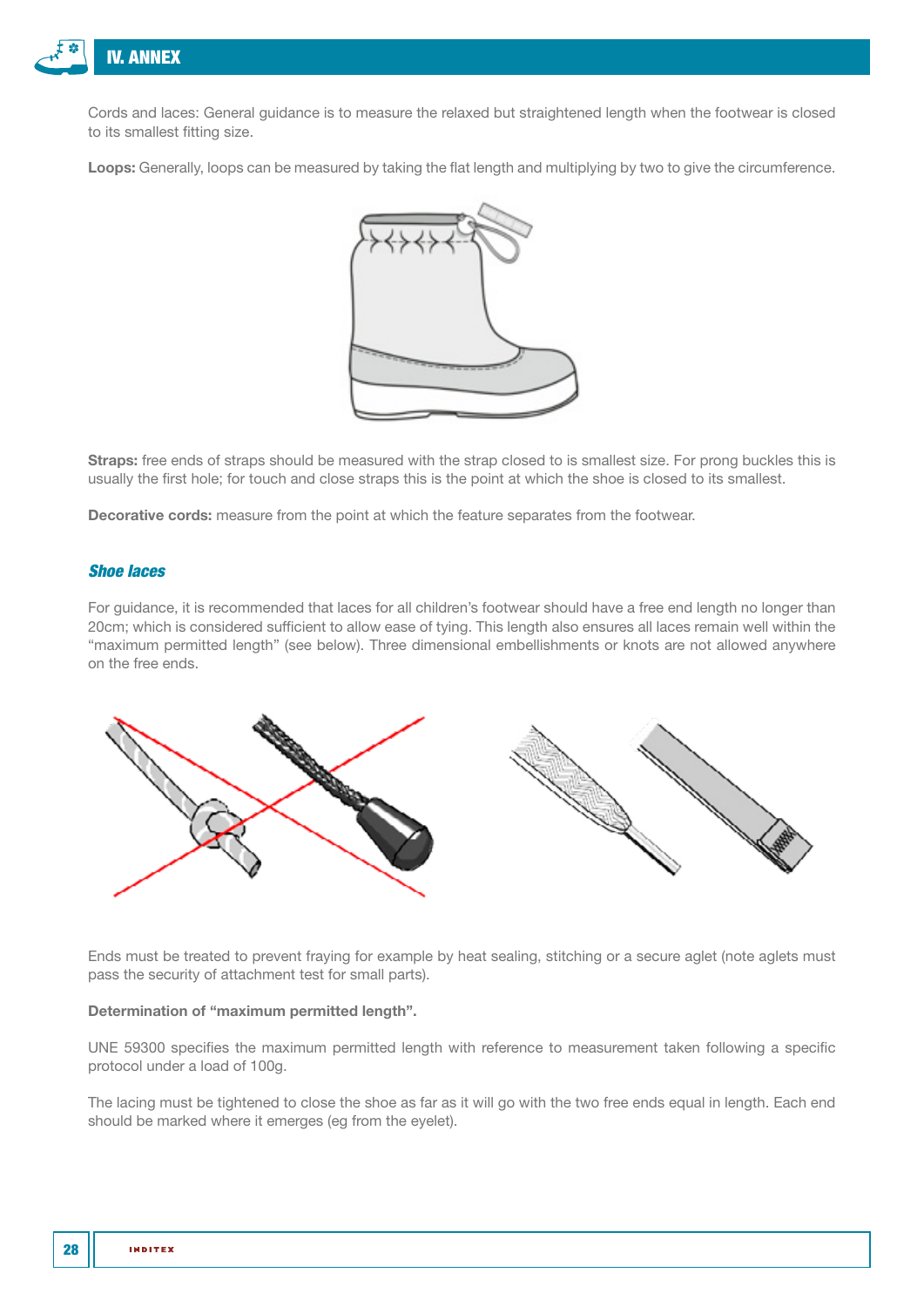



The lace is removed from the shoe and each end is measured from the mark to the end under a load of 100g; if there is any difference the greater of the two measurements is used.

# *Straps*

Straps must not be able to touch the ground in wear and must not have a free end longer than 75mm.



#### Tied straps and tapes

Including wrap around and ankle straps special attention to straps to be tied at the back of the ankle to avoid free ends of excessive length or touching the ground.

# *Drawstrings*

#### With free ends:

The rules for laces also apply to drawstrings with free ends. Toggle clamps are not permitted on drawstrings with free ends.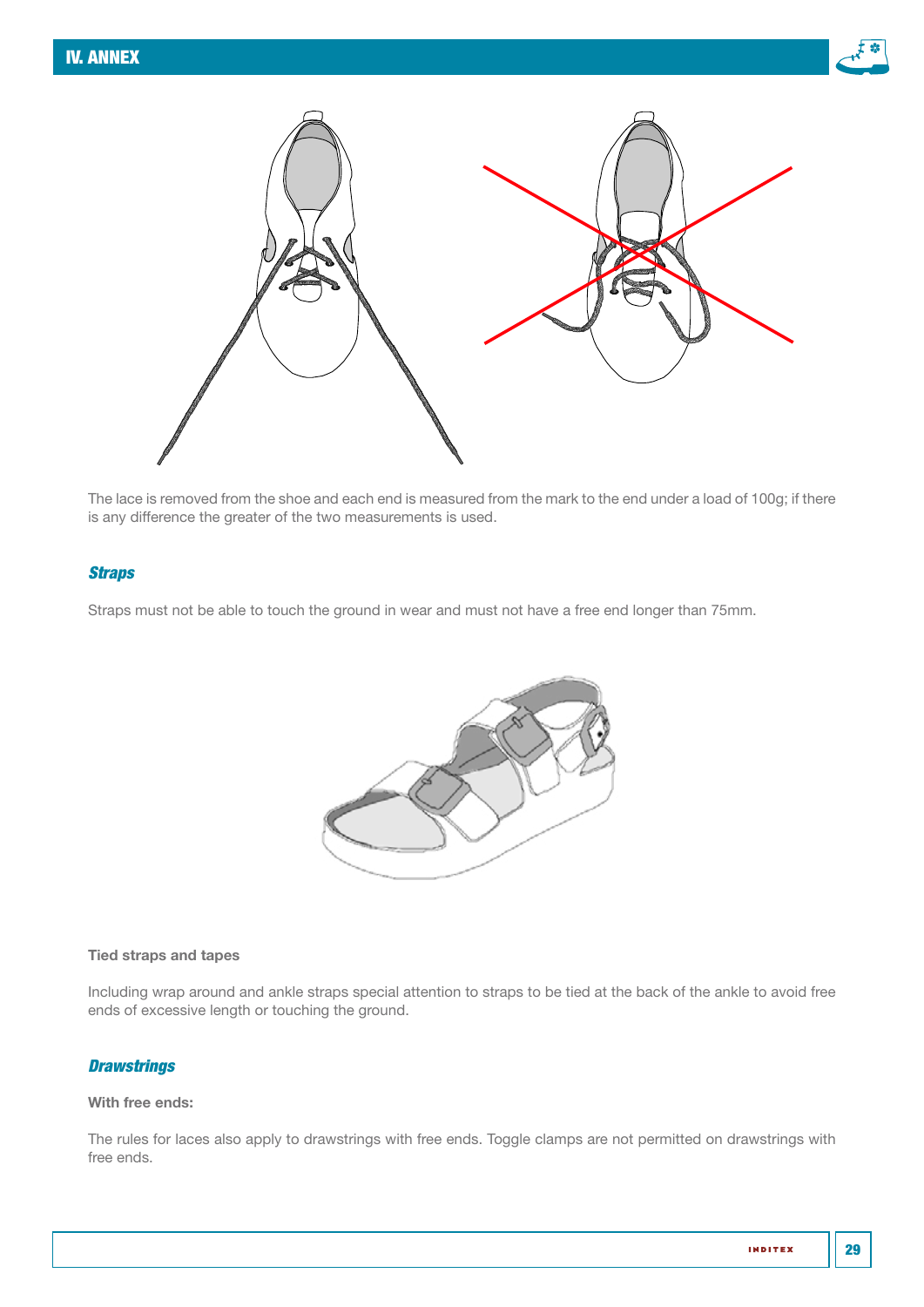<span id="page-29-0"></span>

#### With no free ends:

Toggle clamps shall not be separable from the footwear. When the closure is open to its maximum (see left) there must be no loop. When closed to its smallest (see right) the loop formed must not be more than 150mm in circumference.





Closure open to its maximum Closure open to its smallest

#### *Zip pullers*

The handles of the zippers. including any decorative motif, should not have a length greater than 75 mm from the zipper cursor. Also, with the zipper in the position of intended use (closed if it is functional), the zipper pull must not hang below the footwear.

#### *Decorative cords and loops (including grip tabs)*

At the back of footwear free ends and the circumference of loops (including grip tabs) must not be more than 50 mm.

Free ends and circumference of loops anywhere else on the footwear must not be more than 75 mm; and not reach the ground in wear.

# **COMPONENTS**

Components are mainly described in these requirements in generic terms and where components are named it is generally for example only. The requirements must be applied to any item with the described characteristics.

Loose components and other foreign objects that could be present in the product or its packaging present additional hazards to those of components intentionally present so are also considered explicitly.

#### **Requirements**

A *small part* is defined in terms of the ISO 8124 small parts cylinder which simulates the fully expanded throat of a child under 3 years old. If any object can fit completely into the cylinder without compressing and in any orientation, it is defined as a "*Small Part*". Small parts present hazards associated with choking, aspiration, ingestion (swallowing) etc, and also insertion into eyes, nose or ears. The consequences of these hazards are generally serious for babies and infants (*i.e.* from birth to 36months). For this reason small parts are regulated in a wide range of products for this age group.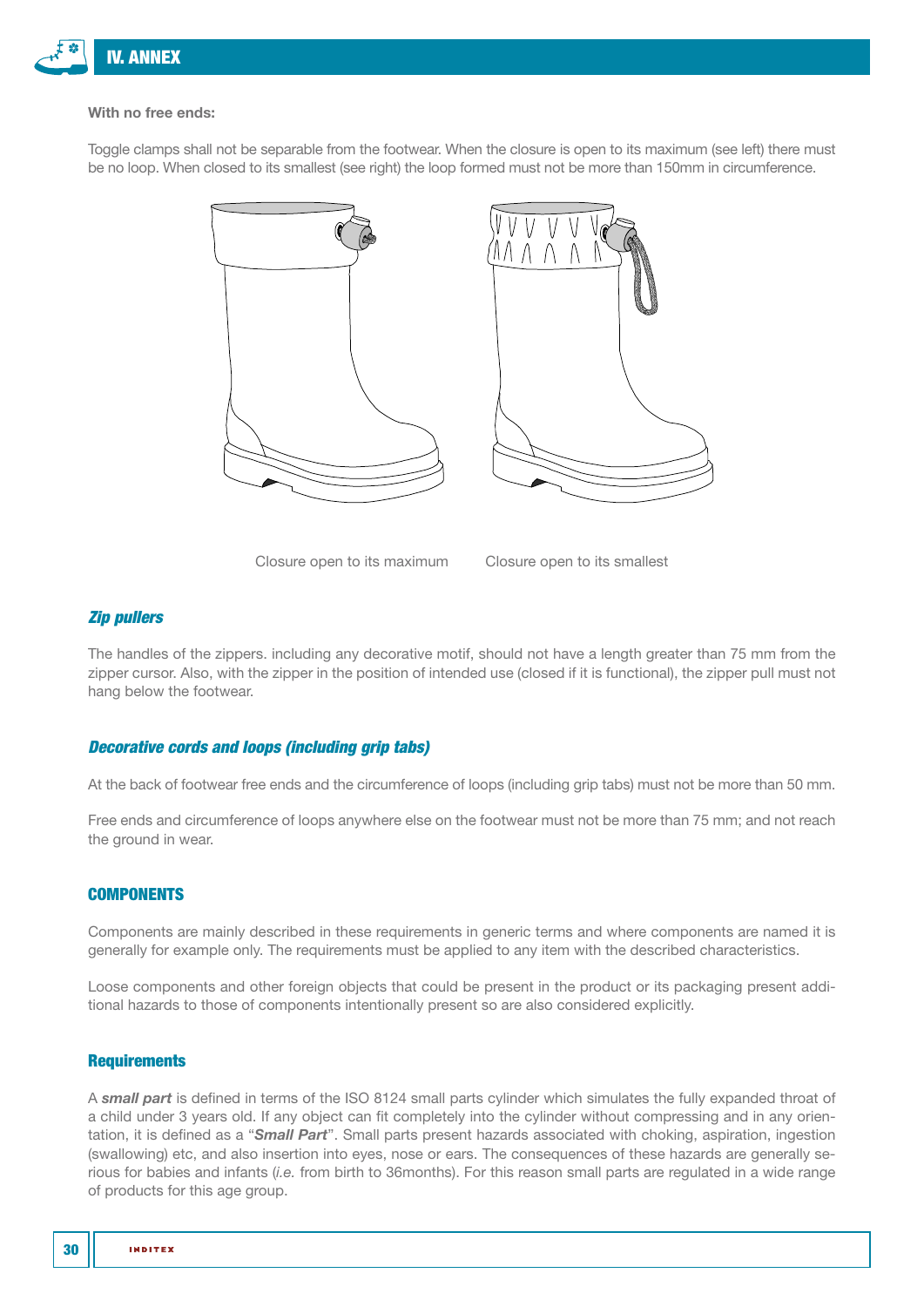

Small parts requirements generally apply to rigid items but soft plastics items may present substantially the same hazards. Similarly small textile items are also of concern if they are non-compressible, such as tightly packed stuffed items made of fabrics and/or yarns.

The tests to determine if a part constitutes a small part given in UNE 59300, EN71-1 and 16 CFR 1501 are equivalent. See Small Parts Test Method (reference).

## *Removable Parts*

A removable part is any component or accessory which is intended to be capable of being separated from the footwear.

The inclusion of items such as brooches, badges and similar removable items which are "small parts" in babies' and infants' products is not permitted.

Larger removable parts in babies' and infants' products must be subjected to torque and tensile testing to establish their likely durability and as a result of these tests must produce no parts that are themselves small parts, have sharp edges or sharp points (see below) [UNE 59300].

#### *Attached Components*

Many of the components attached to footwear will of themselves be small parts if they were to be separated from the product. It is therefore essential that all such components on footwear for babies and infants are sufficiently secure and that they remain so throughout the reasonably foreseeable period of use of the product.

The approach to testing and the corresponding performance requirements differ between standards covering children's products and according to whether the component can be gripped. In general, this is based on the ability of a child to grip the item and the likely forces they might be able to impart to pull it off (hence the different requirements according to item size). Some standards apply both torque and tensile testing to establish security. The reliability of a testing device to provide a secure grip and not cause greater damage to the item than might be expected through its foreseeable period of use however is critically important.

Where items are very small (≤3mm) they are unlikely to be gripped and pulled off by an infant but nonetheless can become detached in wear, cleaning, etc. and remain accessible as small parts. For this reason, Inditex do not permit non grippable parts that would constitute a small part if detached (diamante, heat fused component, glitter …) on footwear for babies and infants up to 36 months.

#### Mechanically attached components - rivets, snap fasteners, eyelets, studs.

These components typically are made up of two parts which are locked together from either side of a fabric / leather assembly; and usually by the application of pressure. The security of this attachment can be affected by the following factors:

- the process followed during attachment,
- the selection of appropriate parts to be applied,
- the fabric and assembly structure at the application site.

Component manufacturers application instructions and processes should be strictly followed and care taken to avoid damage to the parts prior to their attachment.

Generally these components need to pass the tension and torque tests.

### *Sharp Points and Sharp edges*

No parts of, or components attached to footwear intended for children up to 14 years of age are permitted to have sharp points or sharp edges.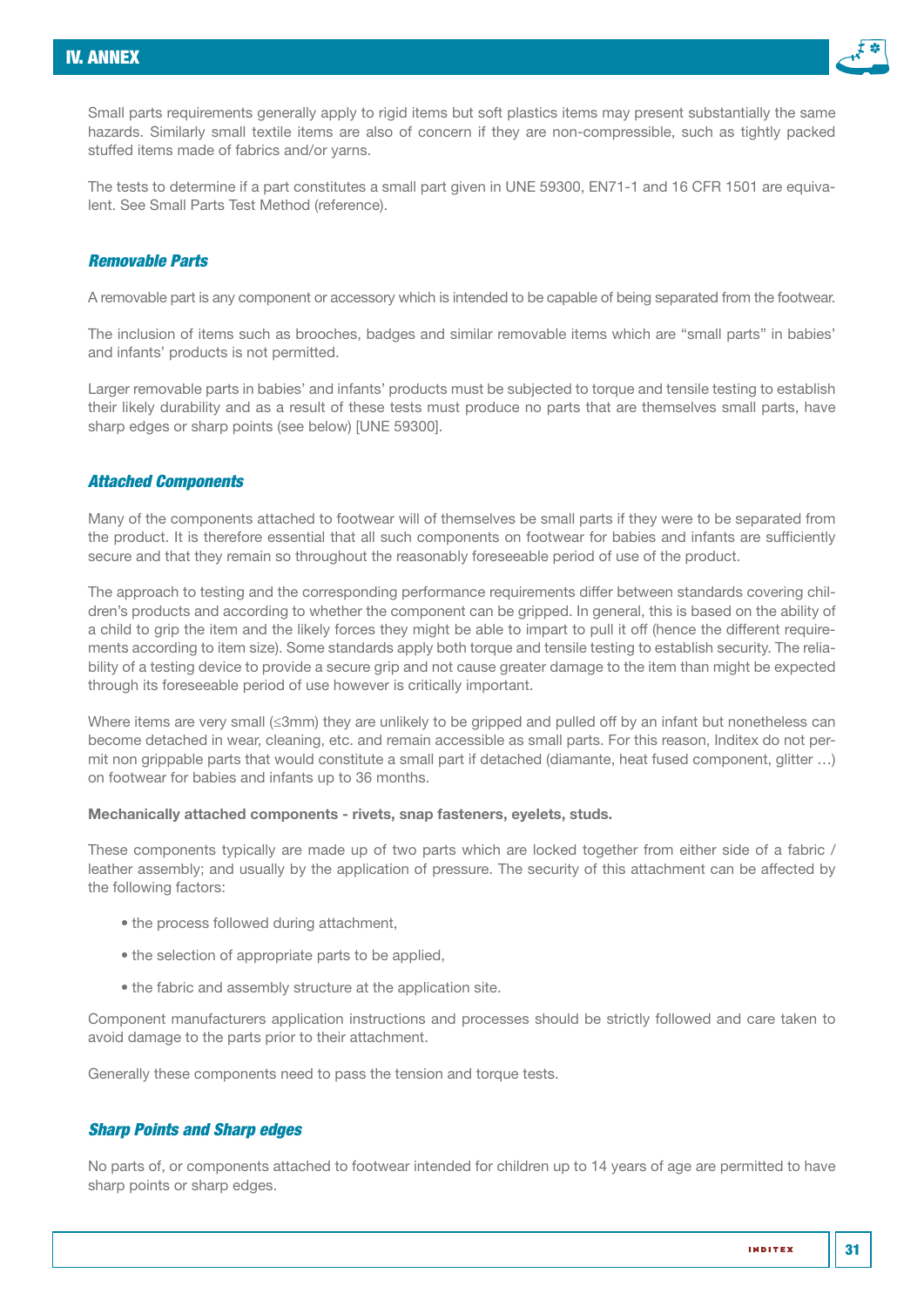

Tests for the penetration of a sharp point [UNE 59300 Sharp points test] and the sharpness of an edge [UNE 59300 Sharp Edges Test] are consistent across all standards which apply a test (and equivalent tests are defined in EN71- 1 and CFR 1500.48 &.49).

However cutting and piercing hazards presented by sharp edges, points, burs, etc. and potential irritation and abrasion may not always be identified by these tests. These factors should be assessed by inspection. The sharpness and roughness of accessible edges, points, corners, seams or surfaces should be assessed, and are not acceptable if they have the potential to abrade or irritate the skin.

GB 30585 specifically considers points of nails which should not be visible either outside or on the interior of the footwear.

# *Foreign objects*

Items that should not be present in the product or packaging, can also present hazards. Common problems usually involve needles, broken needle parts, pins, loose components, etc. For babies and infants up to 3 years of age, it is of paramount importance to avoid objects being introduced during production and packaging processes.